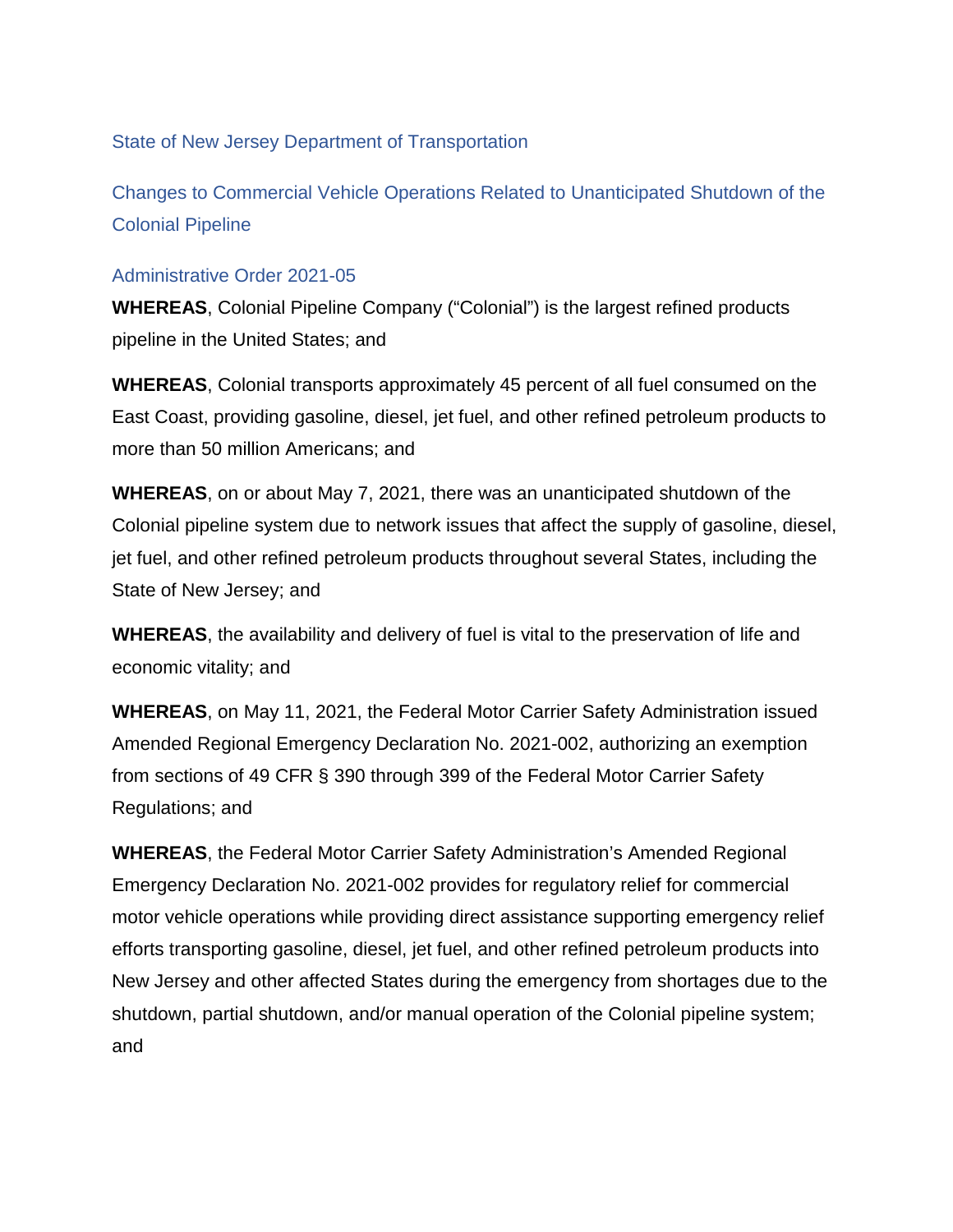**WHEREAS**, the facilitated movement of vehicles transporting fuel is in the best interest of the citizens of New Jersey; and

**WHEREAS**, the Commissioner of the State of New Jersey Department of Transportation ("Commissioner of Transportation") has authority to regulate traffic on State highways and transportation systems, pursuant to N.J.S.A. 27:1A-5 and N.J.S.A. 39:4-8.3; and

**NOW, THEREFORE, on this 12th day of May, 2021**, I, Diane Gutierrez-Scaccetti, the Commissioner of Transportation, hereby **ORDER** the following:

1. Motor carriers and drivers transporting fuel shall be eligible to receive a special permit issued by NJDOT allowing up to a 10% tolerance, for a maximum of 88,000 pounds, on a vehicle with a minimum of five axles, above any weight limit imposed by statute or regulations at N.J.A.C. 13:18-1 et seq., on the Interstates and State Highways or portions thereof except as listed in paragraph 5. This increased tolerance shall be the only increased tolerance applicable to the vehicle and includes gross weight and axle weight.

2. Motor carriers and drivers transporting fuel are allowed up to 88,000 lbs. GVW per fuel delivery truck (5 axles). Said tolerance shall be the only tolerance applicable to the vehicle and includes gross weight and axle weight.

3. Motor carriers and drivers operating with increased weight tolerances or waived or modified hauling permit restrictions must adhere to all county and local jurisdiction restrictions regarding size and weight on roadways and bridges. Weight limits have not been waived by the Amended Federal Motor Carrier Safety Administration Regional Emergency Declaration No. 2021-002. Instead, motor carriers and drivers transporting fuel may apply to the New Jersey Department of Transportation for a special permit for higher weight divisible loads transporting fuel on Interstates and State-operated highways within the State. Motor carriers and drivers must apply for a permit for any motor vehicle weight from 80,000 lbs. GVW to 88,000 lbs. GVW along Interstate and State Highways only through the web-based portal maintained at

[https://nj.gotpermits.com/#!](https://nj.gotpermits.com/)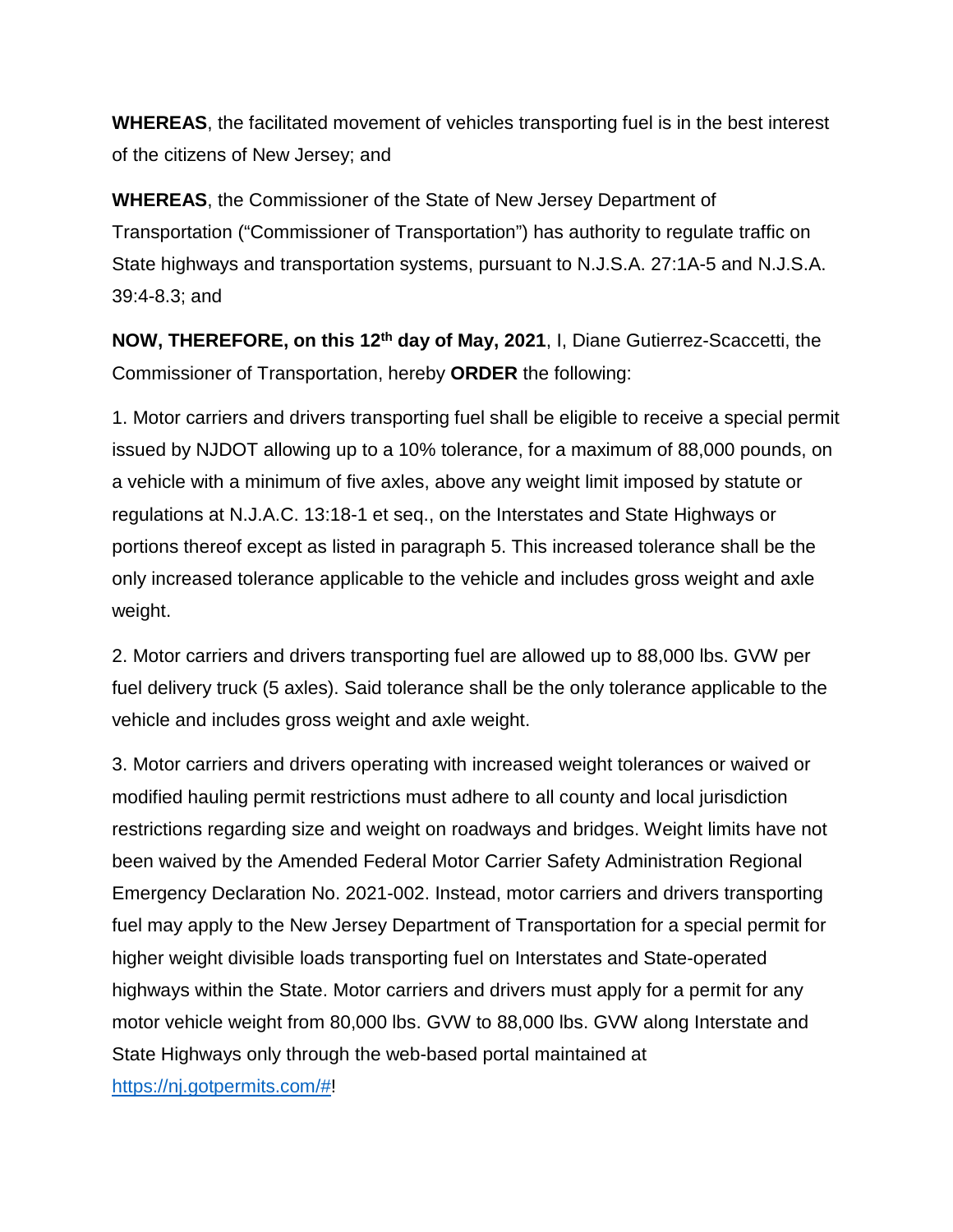4. The additional increased weight tolerance only applies to all Interstates and State Highways within the State.

5. Notwithstanding the provisions of this Order, the special permit will not be granted for the following bridges that are on the Interstates and the State Highway System:

| Route          | <b>MP</b> | <b>Structure No.</b> | <b>Structure Name</b>   |
|----------------|-----------|----------------------|-------------------------|
| 78             | 8.71      | 1014-154             | I-78 EB over            |
|                |           |                      | <b>Norfolk Southern</b> |
|                |           |                      | Railroad                |
| 78             | 8.66      | 1014-156             | I-78 WB over            |
|                |           |                      | <b>Norfolk Southern</b> |
|                |           |                      | Railroad                |
| 78             | 56.59     | 0723-172             | I-78 WB ramps           |
|                |           |                      | exiting to local        |
|                |           |                      | roads in Newark         |
|                |           |                      | over Conrail            |
| 1&9            | 51.17     | 0704-150             | US 1&9 (Pulaski         |
|                |           |                      | Skyway) over            |
|                |           |                      | Passaic River           |
| 1&9            | 51.85     | 0901-150             | US 1&9 (Pulaski         |
|                |           |                      | Skyway) over            |
|                |           |                      | <b>Hackensack River</b> |
| 3              | 8.49      | 0204-152             | Rt. 3 EB over           |
|                |           |                      | <b>Hackensack River</b> |
| $\overline{7}$ | 0.42      | 0909-150             | Wittpenn-RTE 7          |
|                |           |                      | over Hackensack         |
|                |           |                      | River                   |
| $\overline{7}$ | 9.40      | 1600-081             | Kingsland Rd (NJ        |
|                |           |                      | 7) over Third River     |
| 15             | 6.93      | 1424-152             | Weldon Road over        |
|                |           |                      | <b>NJ 15</b>            |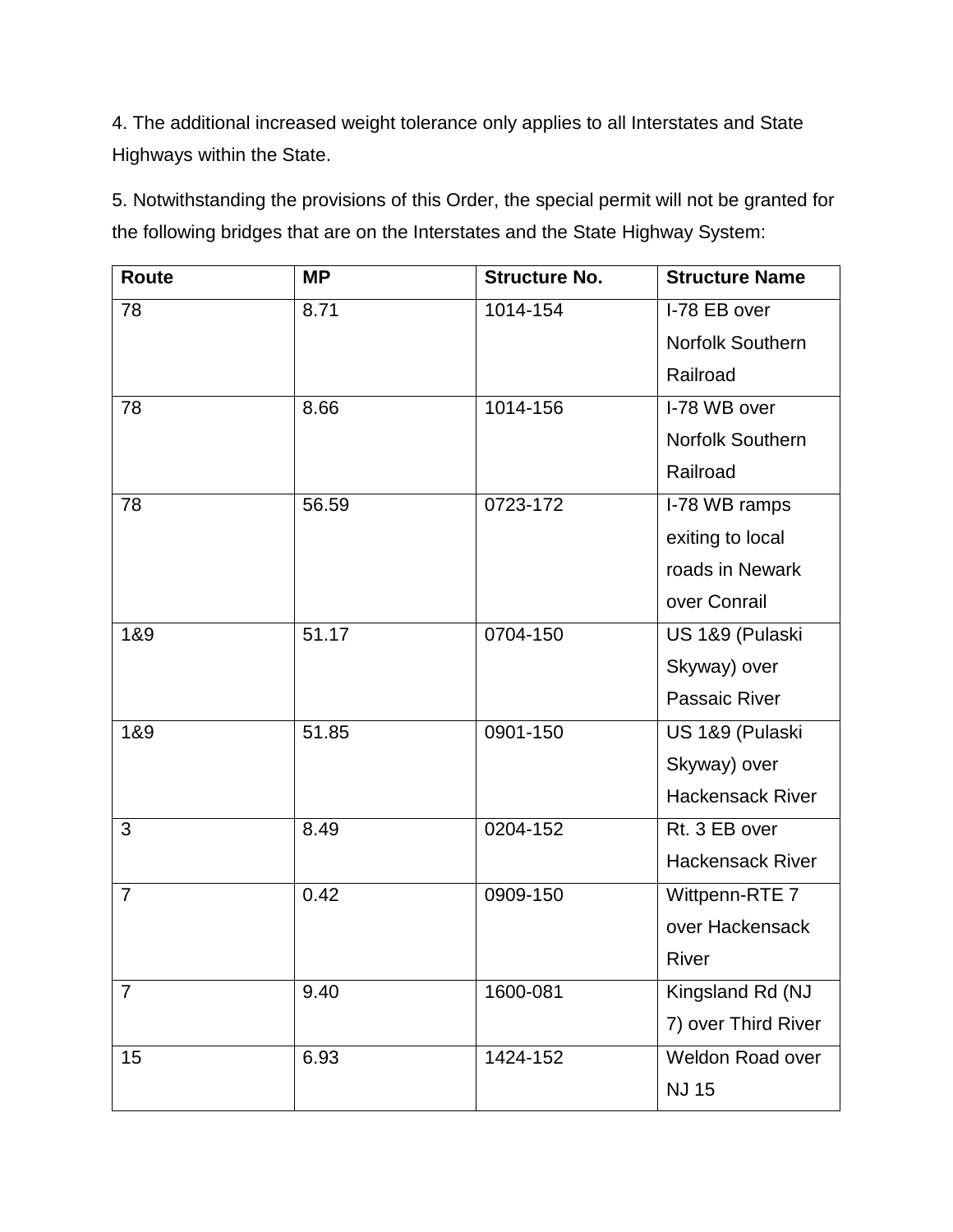| 21  | 4.50  | 0716-150 | NJ 21 SB over NJ          |
|-----|-------|----------|---------------------------|
|     |       |          | 21 NB Viaduct             |
| 27  | 34.00 | 2007-151 | NJ 27 NB over             |
|     |       |          | former CNJRR              |
| 31  | 46.83 | 2111-154 | NJ 31 over Furnace        |
|     |       |          | <b>Brook</b>              |
| 35  | 52.46 | 1223-153 | NJ 35 / Perth             |
|     |       |          | <b>Amboy Connector</b>    |
| 36  | 5.36  | 1314-154 | RT 36 over                |
|     |       |          | <b>Troutmans Creek</b>    |
| 139 | 0.35  | 0904-151 | NJ 139 over Erie          |
|     |       |          | Lackawanna RR             |
| 206 | 42.69 | 1100-002 | <b>South Broad Street</b> |
|     |       |          | (US 206) /                |
|     |       |          | <b>Assunpink Creek</b>    |
| 206 | 43.13 | 3001-151 | <b>US RT 206 NB (N.</b>   |
|     |       |          | Broad St.) / D&R          |
|     |       |          | <b>Feeder Canal</b>       |

6. Motor carriers and drivers transporting fuel in excess of allowable load limits on the New Jersey Turnpike, Garden State Parkway, Atlantic City Expressway, County, Municipal or Multi-Jurisdictional Authorities shall seek approvals from the appropriate entities with jurisdiction over their roadways, bridges, and crossings.

7. Hours of service and any additional relief provided by the Amended Federal Motor Carrier Safety Administration Regional Emergency Declaration No. 2021-002, as applicable to the State of New Jersey, is further incorporated into this Order.

8. Notwithstanding the provisions of this Order, motor vehicles shall not exceed any tire manufacturer's maximum load capacity rating.

9. All other provision of N.J.A.C. 16:32-1.5 remain in full force and effect.